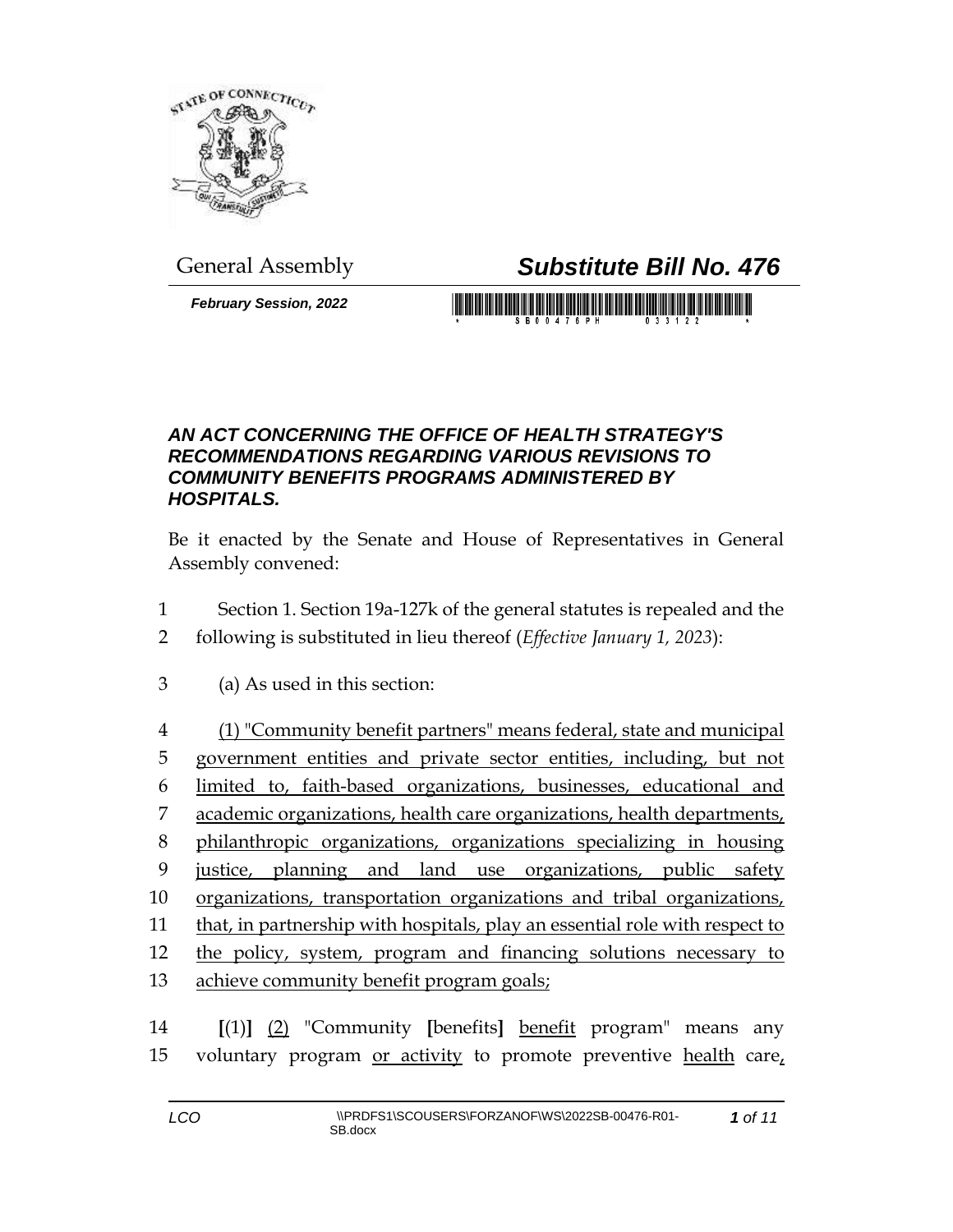protect health and safety, improve health equity and reduce health disparities, reduce the cost and economic burden of poor health and **[**to**]** improve the health status for **[**working families and**]** all populations **[**at risk in the communities**]** within the geographic service areas of a **[**managed care organization or a**]** hospital, **[**in accordance with guidelines established pursuant to subsection (c) of this section; (2) "Managed care organization" has the same meaning as provided in section 38a-478;**]** regardless of whether a member of any such population is a patient of such hospital; (3) "Community benefit program reporting" means the community 26 health needs assessment, implementation strategy and annual report submitted by a hospital to the Office of Health Strategy pursuant to the provisions of this section; (4) "Community health needs assessment" means a written assessment, as described in 26 CFR 1.501(r)-(3); (5) "Health disparities" means health differences that are closely linked with social or economic disadvantages that adversely affect one or more groups of people who have experienced greater systemic social or economic obstacles to health or a safe environment based on race or ethnicity, religion, socioeconomic status, gender, age, mental health, cognitive, sensory or physical disability, sexual orientation, gender identity, geographic location or other characteristics historically linked to discrimination or exclusion; (6) "Health equity" means that every person has a fair and just opportunity to be as healthy as possible, which encompasses removing obstacles to health, such as poverty, racism and the adverse consequences of poverty and racism, including, but not limited to, a lack of equitable opportunities, access to good jobs with fair pay, quality education and housing, safe environments and health care;

 **[**(3)**]** (7) "Hospital" **[**has the same meaning as provided in section 19a-490.**]** means a nonprofit entity licensed as a hospital pursuant to chapter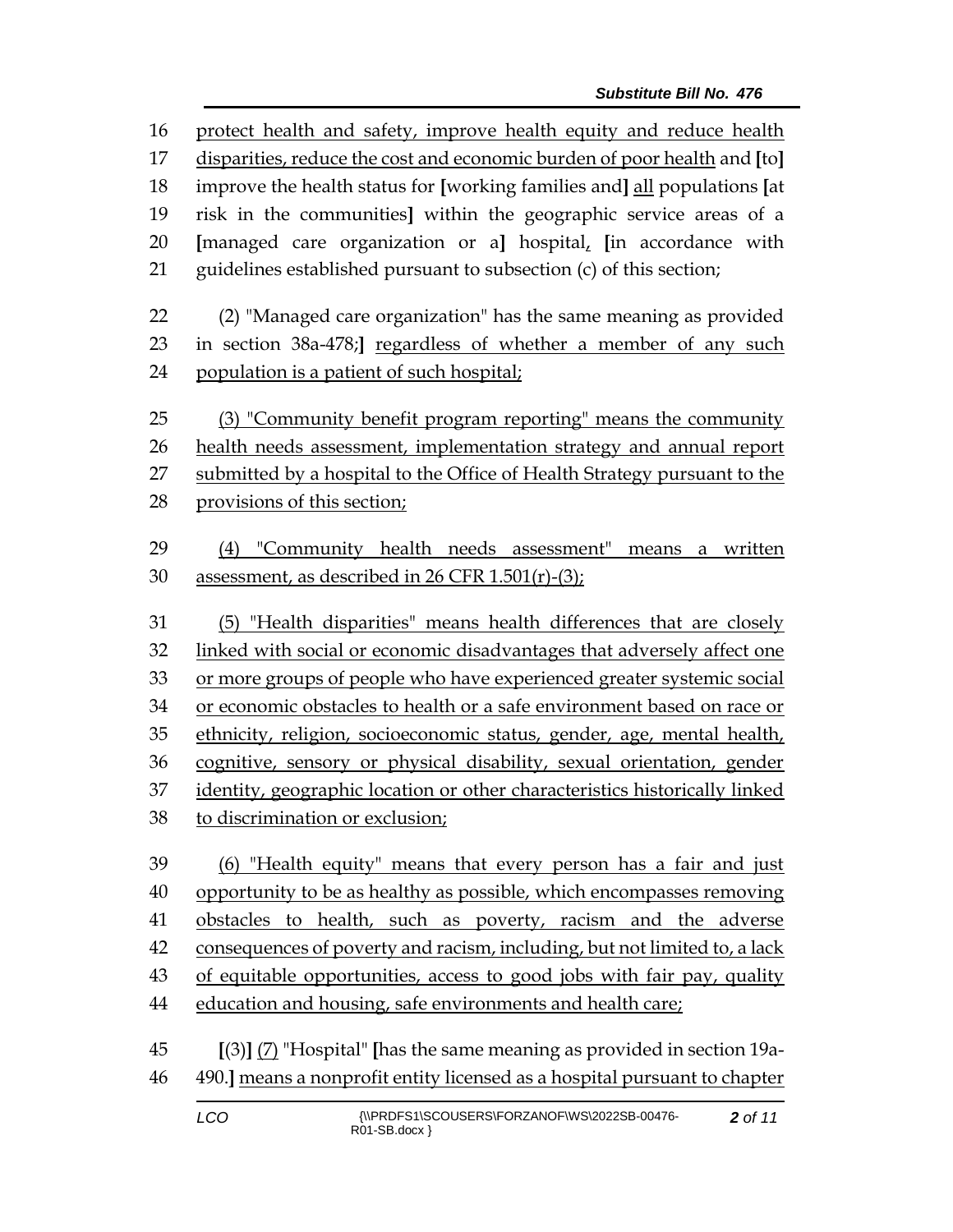368v that is required to annually file Internal Revenue Service form 990.

 "Hospital" includes a for-profit entity licensed as an acute care general hospital;

 (8) "Implementation strategy" means a written plan, as described in CFR 1.501(r)-(3), that is adopted by an authorized body of a hospital 52 and documents how such hospital intends to address the needs identified in the community health needs assessment; and

 (9) "Meaningful participation" means that (A) residents of a hospital's 55 community, including, but not limited to, residents of such community that experience the greatest health disparities, have an appropriate opportunity to participate in such hospital's planning and decisions, (B) community participation influences a hospital's planning, and (C) participants receive information from a hospital summarizing how their input was or was not used by such hospital.

 (b) **[**On or before January 1, 2005, and biennially thereafter, each managed care organization and**]** On and after January 1, 2023, each hospital shall submit community benefit program reporting to the **[**Healthcare Advocate, or the Healthcare Advocate's designee, a report on whether the managed care organization or hospital has in place a community benefits program. If a managed care organization or hospital elects to develop a community benefits program, the report required by this subsection shall comply with the reporting requirements of subsection (d) of this section**]** Office of Health Strategy, or to a designee selected by the executive director of the Office of Health Strategy, in the form and manner described in subsections (c) to (e), inclusive, of this section.

 **[**(c) A managed care organization or hospital may develop community benefit guidelines intended to promote preventive care and to improve the health status for working families and populations at risk, whether or not those individuals are enrollees of the managed care plan or patients of the hospital. The guidelines shall focus on the following principles: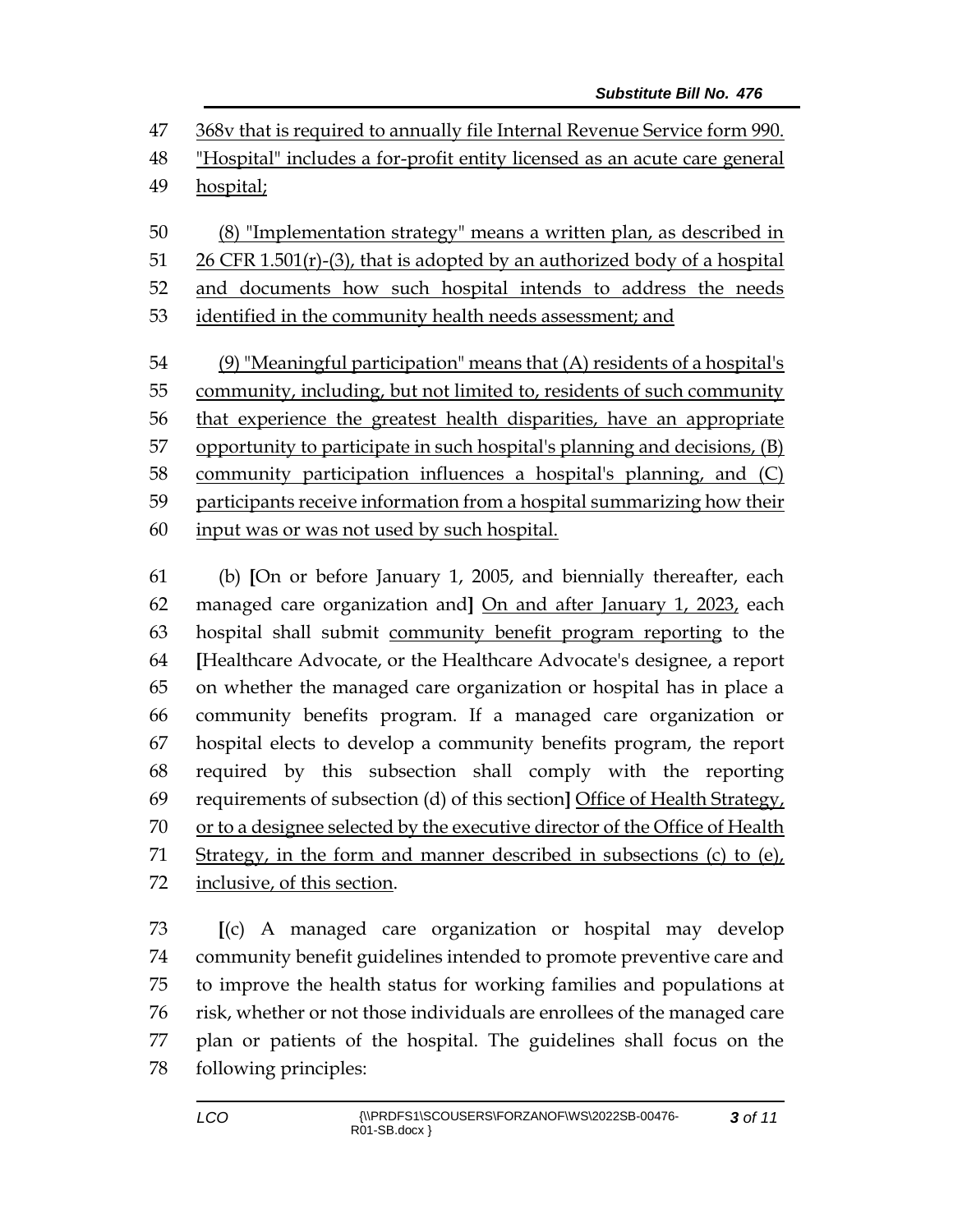(1) Adoption and publication of a community benefits policy statement setting forth the organization's or hospital's commitment to a formal community benefits program;

 (2) The responsibility for overseeing the development and implementation of the community benefits program, the resources to be allocated and the administrative mechanisms for the regular evaluation of the program;

 (3) Seeking assistance and meaningful participation from the communities within the organization's or hospital's geographic service areas in developing and implementing the program and in defining the targeted populations and the specific health care needs it should address. In doing so, the governing body or management of the organization or hospital shall give priority to the public health needs outlined in the most recent version of the state health plan prepared by the Department of Public Health pursuant to section 19a-7; and

 (4) Developing its program based upon an assessment of the health care needs and resources of the targeted populations, particularly low and middle-income, medically underserved populations and barriers to accessing health care, including, but not limited to, cultural, linguistic and physical barriers to accessible health care, lack of information on available sources of health care coverage and services, and the benefits of preventive health care. The program shall consider the health care needs of a broad spectrum of age groups and health conditions.**]**

 (c) Each hospital shall submit its community health needs assessment to the Office of Health Strategy not later than thirty days after the date on which such assessment is made available to the public pursuant to 26 CFR 1.501(r)-(3)(b), provided the executive director of the Office of 106 Health Strategy, or the executive director's designee, may grant an extension of time to a hospital for the filing of such assessment. Such submission shall contain the following:

(1) Consistent with the requirements set forth in 26 CFR 1.501(r)-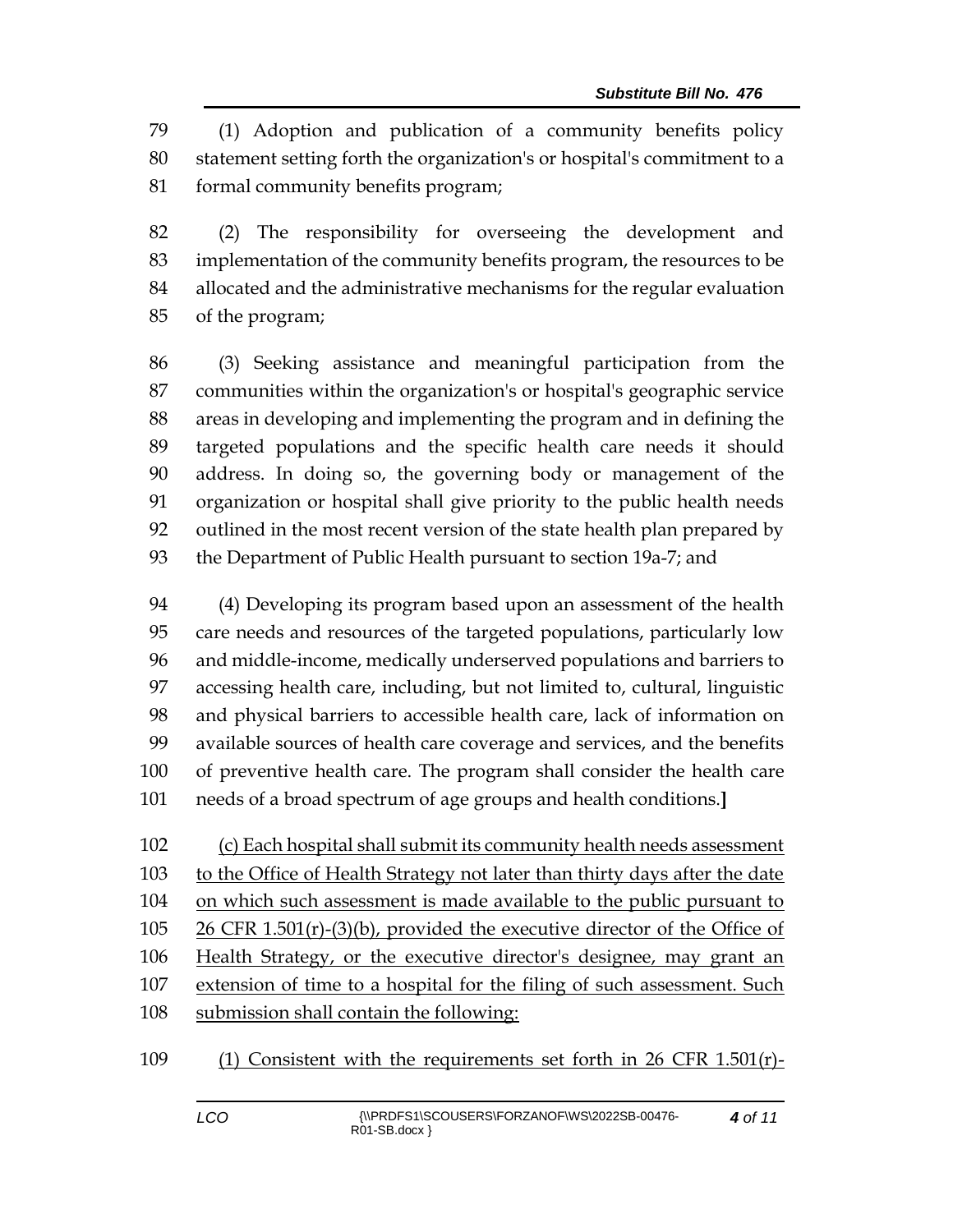| 110 | $(3)(b)(6)(i)$ , and as included in a hospital's federal filing submitted to the |  |  |
|-----|----------------------------------------------------------------------------------|--|--|
| 111 | <b>Internal Revenue Service:</b>                                                 |  |  |
| 112 | (A) A definition of the community served by the hospital and a                   |  |  |
| 113 | description of how the community was determined;                                 |  |  |
| 114 | (B) A description of the process and methods used to conduct the                 |  |  |
| 115 | community health needs assessment;                                               |  |  |
| 116 | (C) A description of how the hospital solicited and took into account            |  |  |
| 117 | input received from persons who represent the broad interests of the             |  |  |
| 118 | community it serves;                                                             |  |  |
| 119 | (D) A prioritized description of the significant health needs of the             |  |  |
| 120 | community identified through the community health needs assessment,              |  |  |
| 121 | and a description of the process and criteria used in identifying certain        |  |  |
| 122 | health needs as significant and prioritizing those significant health            |  |  |
| 123 | needs;                                                                           |  |  |
| 124 | (E) A description of the resources potentially available to address the          |  |  |
| 125 | significant health needs identified through the community health needs           |  |  |
| 126 | assessment;                                                                      |  |  |
| 127 | (F) An evaluation of the impact of any actions that were taken, since            |  |  |
| 128 | the hospital finished conducting its immediately preceding community             |  |  |
| 129 | health needs assessment, to address the significant health needs                 |  |  |
| 130 | identified in the hospital's prior community health needs assessment;            |  |  |
| 131 | and                                                                              |  |  |
| 132 | (2) Additional documentation of the following:                                   |  |  |
| 133 | (A) The names of the individuals responsible for developing the                  |  |  |
| 134 | community health needs assessment;                                               |  |  |
| 135 | (B) The demographics of the population within the geographic                     |  |  |
| 136 | service area of the hospital and, to the extent feasible, a detailed             |  |  |
|     |                                                                                  |  |  |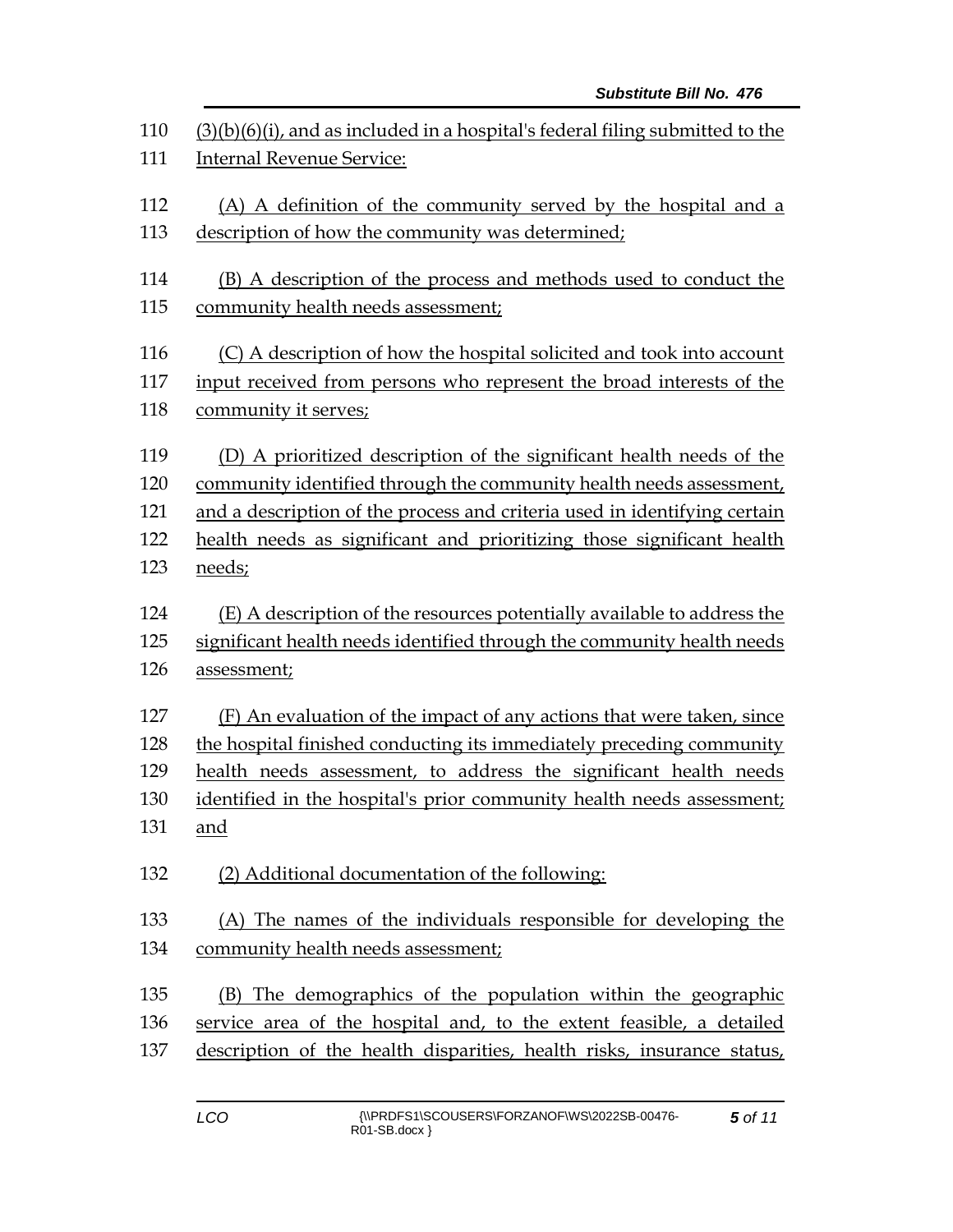| 138<br>139 | service utilization patterns and health care costs within such geographic<br>service area; |  |  |
|------------|--------------------------------------------------------------------------------------------|--|--|
| 140        | (C) A description of the health status and health disparities affecting                    |  |  |
| 141        | the population within the geographic service area of the hospital,                         |  |  |
| 142        | including, but not limited to, the health status and health disparities                    |  |  |
| 143        | affecting a representative spectrum of age, racial and ethnic groups,                      |  |  |
| 144        | incomes and medically underserved populations;                                             |  |  |
| 145        | (D) A description of the meaningful participation afforded to                              |  |  |
| 146        | community benefit partners and diverse community members in                                |  |  |
| 147        | assessing community health needs, priorities and target populations;                       |  |  |
| 148        | (E) A description of the barriers to achieving or maintaining health                       |  |  |
| 149        | and to accessing health care, including, but not limited to, social,                       |  |  |
| 150        | economic and environmental barriers, lack of access to or availability of                  |  |  |
| 151        | sources of health care coverage and services and a lack of access to and                   |  |  |
| 152        | availability of prevention and health promotion services and support;                      |  |  |
| 153        | (F) Recommendations regarding the role that the state and other                            |  |  |
| 154        | community benefit partners could play in removing the barriers                             |  |  |
| 155        | described in subparagraph (E) of this subdivision and enabling effective                   |  |  |
| 156        | solutions; and                                                                             |  |  |
| 157        | (G) Any additional information, data or disclosures that the hospital                      |  |  |
| 158        | voluntarily chooses to include as may be relevant to its community                         |  |  |
| 159        | benefit program.                                                                           |  |  |
| 160        | (d) Each hospital shall submit its implementation strategy to the                          |  |  |
| 161        | Office of Health Strategy not later than thirty days after the date on                     |  |  |
| 162        | which such implementation strategy is adopted pursuant to 26 CFR                           |  |  |
| 163        | 1.501(r)-(3)(c), provided the executive director of the Office of Health                   |  |  |
| 164        | Strategy, or the executive director's designee, may grant an extension to                  |  |  |
| 165        | a hospital for the filing of such implementation strategy. Such                            |  |  |
| 166        | submission shall contain the following:                                                    |  |  |
| 167        | (1) Consistent with the requirements set forth in 26 CFR 1.501(r)-                         |  |  |

*6 of 11*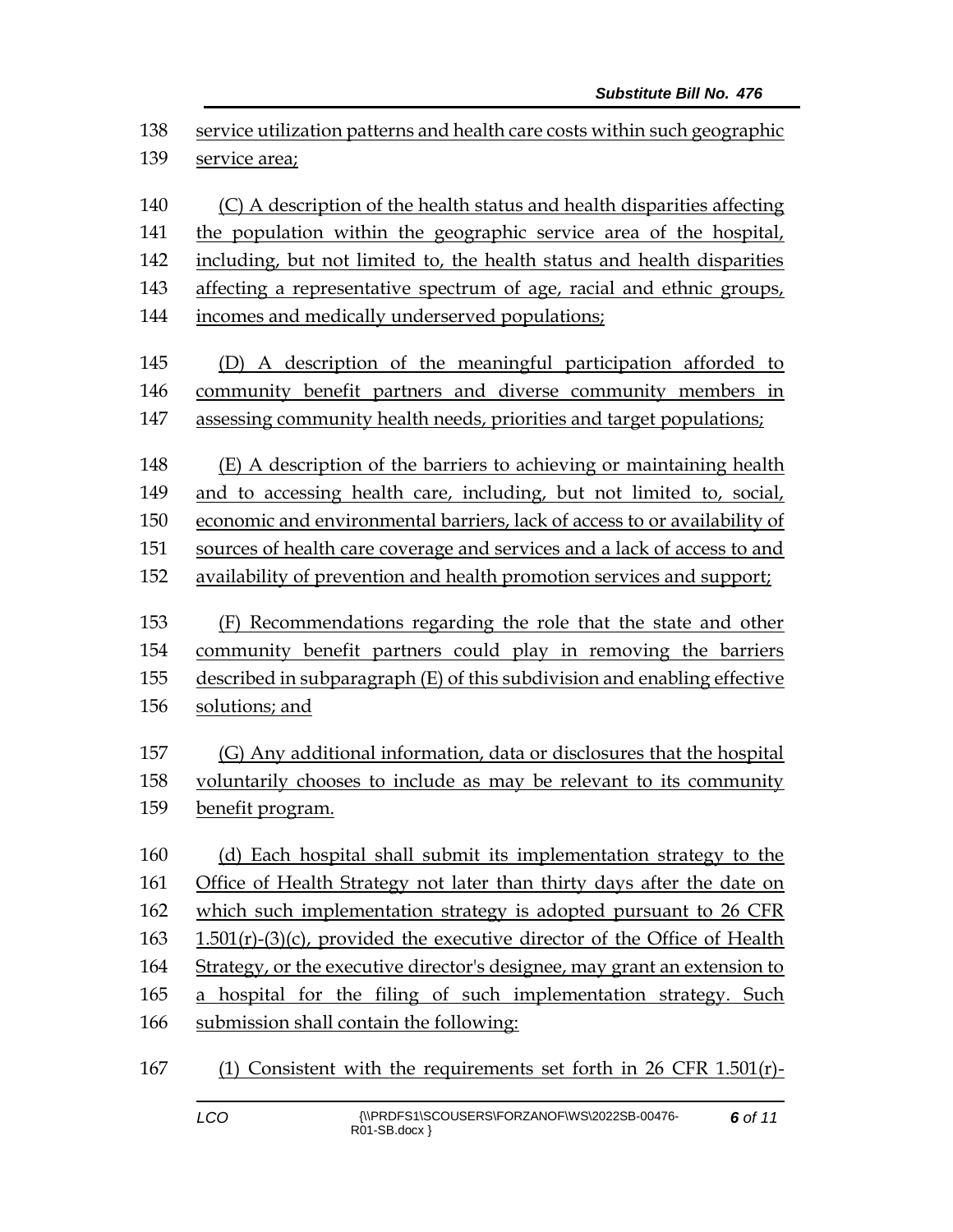| 168 |                                                                                  |  |  |
|-----|----------------------------------------------------------------------------------|--|--|
|     | $(3)(b)(6)(i)$ , and as included in a hospital's federal filing submitted to the |  |  |
| 169 | <b>Internal Revenue Service:</b>                                                 |  |  |
| 170 | (A) With respect to each significant health need identified through              |  |  |
| 171 | the community health needs assessment, either (i) a description of how           |  |  |
| 172 | the hospital plans to address the health need, or (ii) identification of the     |  |  |
| 173 | health need as one which the hospital does not intend to address;                |  |  |
| 174 | (B) For significant health needs described in subparagraph (A)(i) of             |  |  |
| 175 | this subdivision, (i) a description of the actions that the hospital intends     |  |  |
| 176 | to take to address the health need and the anticipated impact of such            |  |  |
| 177 | actions, (ii) identification of the resources that the hospital plans to         |  |  |
| 178 | commit to address the health need, and (iii) a description of any planned        |  |  |
| 179 | collaboration between the hospital and other facilities or organizations         |  |  |
| 180 | to address the health need;                                                      |  |  |
| 181 | (C) For significant health needs identified in subparagraph (A)(ii) of           |  |  |
| 182 | this subdivision, an explanation of why the hospital does not intend to          |  |  |
| 183 | address such health need; and                                                    |  |  |
|     |                                                                                  |  |  |
| 184 | (2) Additional documentation of the following:                                   |  |  |
| 185 | (A) The names of the individuals responsible for developing the                  |  |  |
| 186 | implementation strategy;                                                         |  |  |
|     |                                                                                  |  |  |
| 187 | A description of the meaningful participation afforded to<br>(B)                 |  |  |
| 188 | community benefit partners and diverse community members;                        |  |  |
| 189 | A description of the community health needs and health<br>(C)                    |  |  |
| 190 | disparities that were prioritized in developing the implementation               |  |  |
| 191 | strategy with consideration given to the most recent version of the state        |  |  |
| 192 | health plan prepared by the Department of Public Health pursuant to              |  |  |
| 193 | section 19a-7;                                                                   |  |  |
|     |                                                                                  |  |  |
| 194 | (D) Reference-citing evidence, if available, that shows how the                  |  |  |
| 195 | implementation strategy is intended to address the corresponding                 |  |  |
| 196 | health need or reduction in health disparity;                                    |  |  |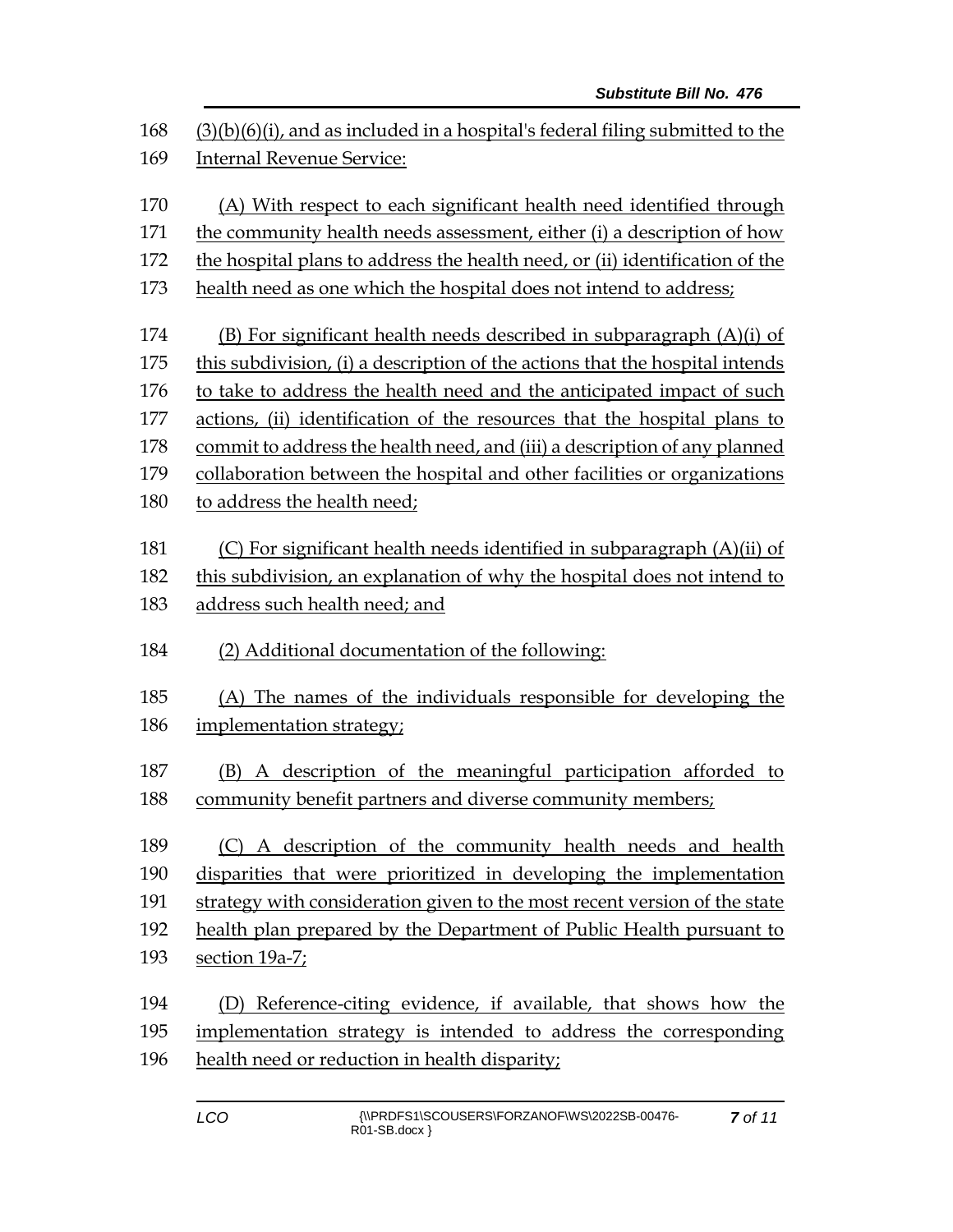(E) A description of the planned methods for the ongoing evaluation of proposed actions and corresponding process or outcome measures intended for use in assessing progress or impact;

 (F) A description of how the hospital solicited commentary on the 201 implementation strategy from the communities within such hospital's 202 geographic service area and revisions to such strategy based on such 203 commentary; and

 (G) Any other information that the hospital voluntarily chooses to include as may be relevant to its implementation strategy, including, but not limited to, data, disclosures, expected or planned resource outlay, 207 investments or commitments, including, but not limited to, staff, financial or in-kind commitments.

 **[**(d) Each managed care organization and each hospital that chooses to participate in developing a community benefits program shall include in the biennial report required by subsection (b) of this section the status of the program, if any, that the organization or hospital established. If the managed care organization or hospital has chosen to participate in a community benefits program, the report shall include the following components: (1) The community benefits policy statement of the managed care organization or hospital; (2) the mechanism by which community participation is solicited and incorporated in the community benefits program; (3) identification of community health needs that were considered in developing and implementing the community benefits program; (4) a narrative description of the community benefits, community services, and preventive health education provided or proposed, which may include measurements related to the number of people served and health status outcomes; (5) measures taken to evaluate the results of the community benefits program and proposed revisions to the program; (6) to the extent feasible, a community benefits budget and a good faith effort to measure expenditures and administrative costs associated with the community benefits program, including both cash and in-kind commitments; and (7) a summary of the extent to which the managed care organization or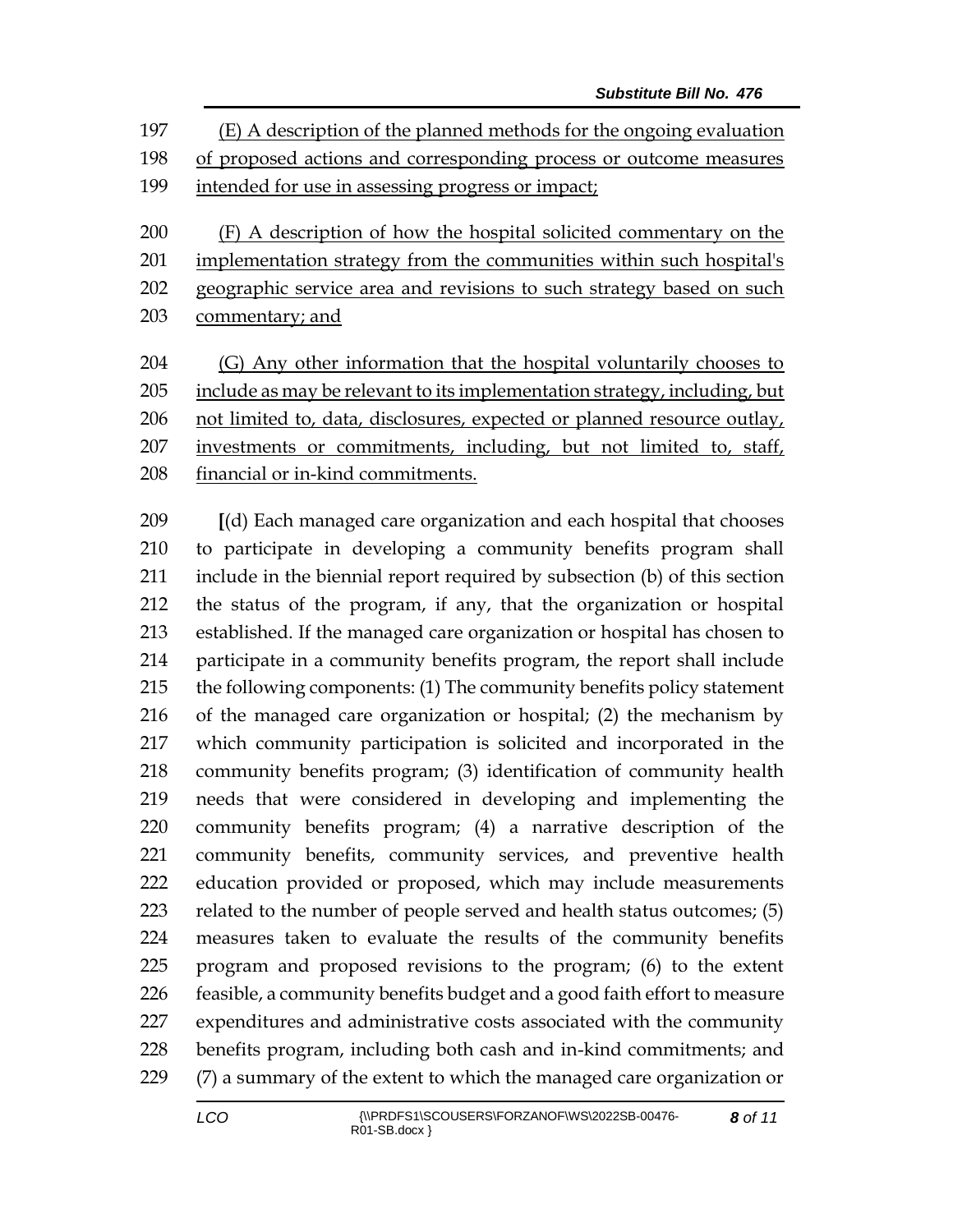hospital has developed and met the guidelines listed in subsection (c) of this section. Each managed care organization and each hospital shall make a copy of the report available, upon request, to any member of the public.**]**

 (e) On or before October 1, 2023, and annually thereafter, each hospital shall submit to the Office of Health Strategy a status report on such hospital's community benefit program, provided the executive director of the Office of Health Strategy, or the executive director's designee, may grant an extension to a hospital for the filing of such report. Such report shall include the following:

- (1) A description of major updates regarding community health needs, priorities and target populations, if any;
- (2) A description of progress made regarding the hospital's actions in support of its implementation strategy;
- (3) A description of any major changes to the proposed implementation strategy and associated hospital actions; and
- (4) A description of financial resources and other resources allocated or expended that supported the actions taken in support of the hospital's implementation strategy.

 (f) Notwithstanding the provisions of section 19a-755a, and to the full extent permitted by 45 CFR 164.514(e), the Office of Health Strategy shall make data in the all-payer claims database available to hospitals for use in their community benefit programs and activities solely for the purposes of (1) preparing the hospital's community health needs assessment, (2) preparing and executing the hospital's implementation strategy, and (3) fulfilling community benefit program reporting, as described in subsections (c) to (e), inclusive, of this section. Any disclosure made by said office pursuant to this subsection of information other than health information shall be made in a manner to protect the confidentiality of such information as may be required by state or federal law.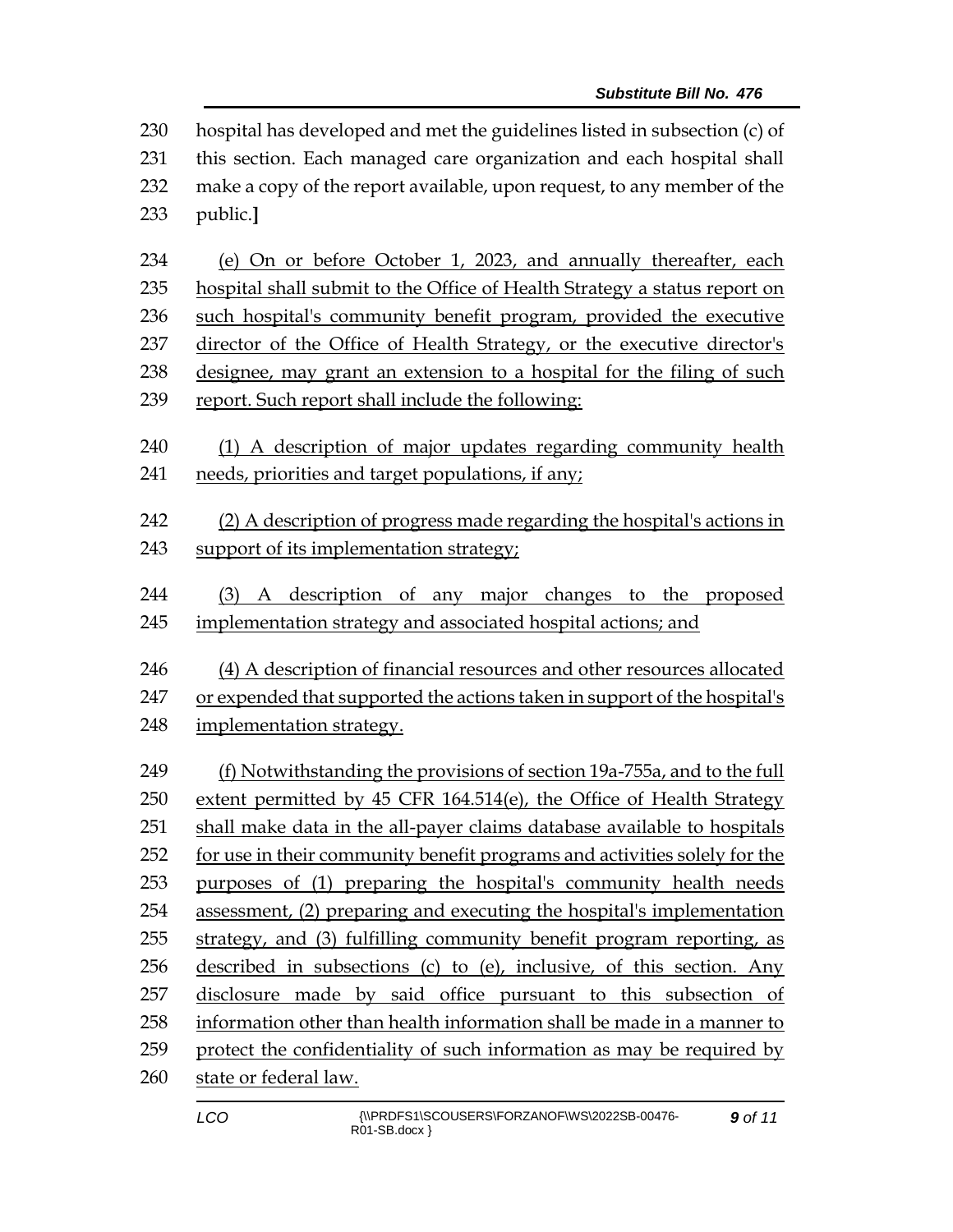(g) A hospital shall not be responsible for limitations in its ability to fulfill community benefit program reporting requirements, as described in subsections (c) to (e), inclusive, of this section, if the all-payer claims database data is not provided to such hospital, as required by subsection

(f) of this section.

 **[**(e)**]** (h) **[**The Healthcare Advocate, or the Healthcare Advocate's designee, shall, within available appropriations,**]** On or before April 1, 2024, and annually thereafter, the executive director of the Office of Health Strategy shall develop a summary and analysis of the community benefits program **[**reports**]** reporting submitted by **[**managed care organizations and**]** hospitals under this section **[**and shall review such reports for adherence to the guidelines set forth in subsection (c) of this section. Not later than October 1, 2005, and biennially thereafter, the Healthcare Advocate, or the Healthcare Advocate's designee, shall make such summary and analysis available to the public upon request.**]** during the previous calendar year and post such summary and analysis on its Internet web site and solicit stakeholder input through a public comment period. The Office of Health Strategy shall use such reporting and stakeholder input to:

 (1) Identify additional stakeholders that may be engaged to address identified community health needs including, but not limited to, federal, state and municipal entities, nonhospital private sector health care providers and private sector entities that are not health care providers, including community-based organizations, insurers and charitable organizations;

- (2) Determine how each identified stakeholder could assist in addressing identified community health needs or augmenting solutions 288 or approaches reported in the implementation strategies;
- (3) Determine whether to make recommendations to the Department of Public Health in the development of its state health plan; and
- (4) Inform the state-wide health care facilities and services plan